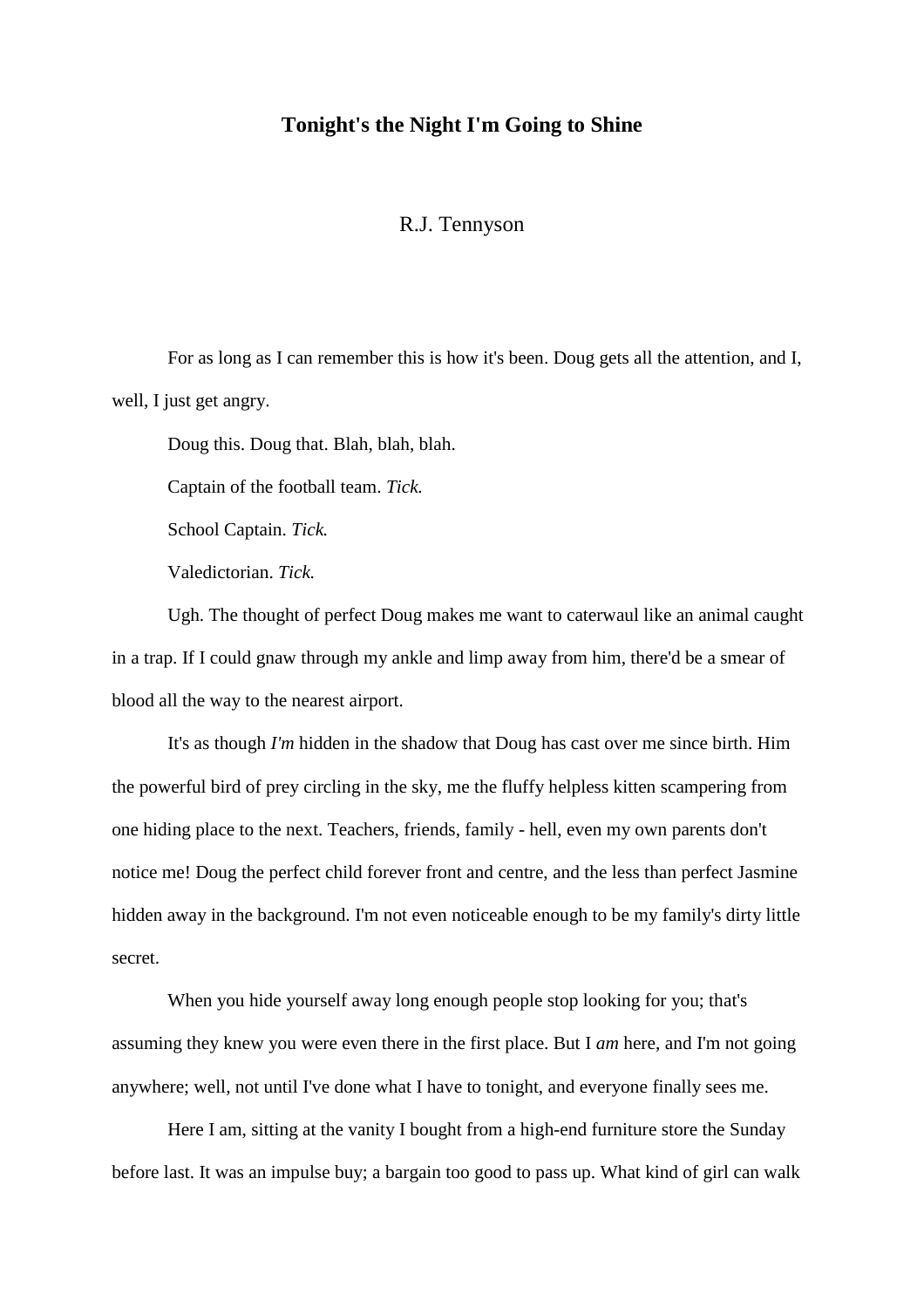past a bargain? Not this one, that's for sure! Makeup is strewn from one end to the other and the Hollywood lights shine bright, their illumination transforming my pastel pink bedroom into a superstar's dressing room.

Tonight I am a superstar!

With my nose almost touching the mirror, I carefully apply eyeliner. I've done this loads of times, but it still triggers a churning in the pit of my stomach knowing that one slip might result in a pencil to the eyeball and instant blindness; unlikely of course, but it's enough to throw fuel on my crippling anxiousness. I hate my anxiety but I'm pretty sure my therapist loves it. Hell, it will ensure he can afford to take his family skiing in New Zealand again this winter; just like he has every winter since I began seeing him a half dozen years ago. Do I sound cynical? Good because I am. It was his idea that I do what I'm going to do tonight.

"I think it's time," he keeps telling me.

"You think, or it is?" my response each time he's mentioned it.

"That's something only you know, Jasmine."

It isn't going to go wrong. It isn't going to go wrong. But if it does, well, it's *his* fault!

Seriously though, this anxiety bullshit better piss right off. Tonight's the night I'm going to shine. The night I'll step out of Doug's shadow once and for all. No - I'm going to *dive* out of his shadow - a reverse three and a half somersault, with a pike, and a motherfucking twist.

Tonight I am going to be *seen*

I am going to be *noticed.*

I am going to be *admired*.

And I am as sure as hell going to be *envied,* by every person in that god-damn room. Ugh. Who am I kidding? I'm terrified. I've never been so scared in my life.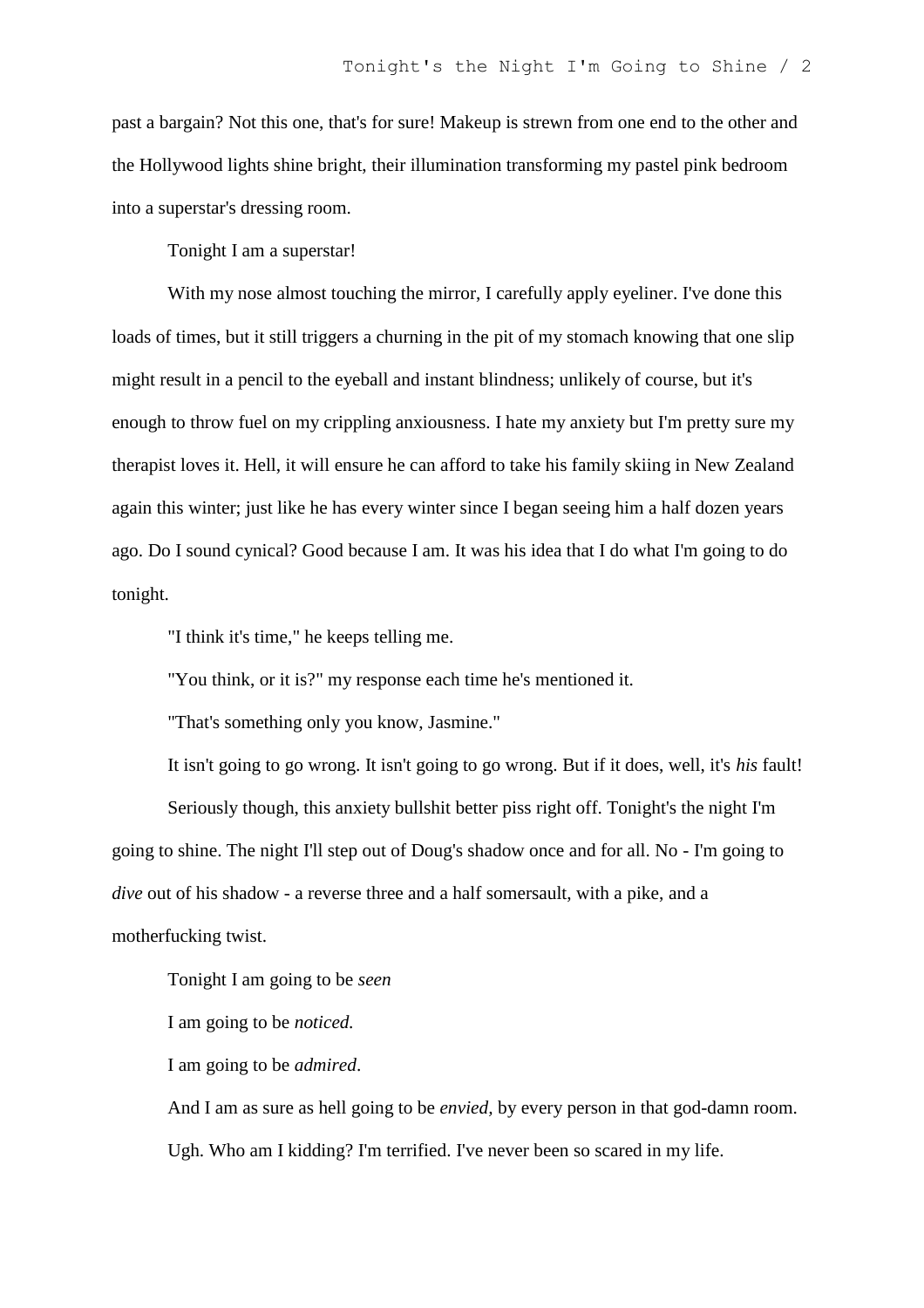Tonight everyone I care about is gathering at the Red Velvet Bar for Doug's 21st birthday party. And for the first time in 21 years it's going to be about me instead of Doug.

It's my birthday as well, so how about Doug takes a back seat for once?

It's time for me to be the centre of attention!

I just need to keep my shit together until it's done.

Be positive.

*Be positive, Jasmine!*

I glide a soft pink lipstick over my pouty full lips. "Girl, you look like an absolute babe tonight," I say to my reflection, puckering slightly to suggest a kiss. "Jazzy has arrived!"

My eyes are transfixed on the beautiful swan that stares back from the mirror. I've always been fascinated by its long elegant neck; my neck.

The ensemble I've chosen for the party is nothing short of perfection. Oh, I plan on making an impact. My little black dress accentuates every curve that the good Lord (and a lot of time, hard work and money) has blessed me with. In a sultry couture voice it whispers 'sexy' without screaming 'slutty', although who doesn't love to scream 'slutty' from time to time? My Christian Louboutin heels arch my feet, mirroring the position I hold them in as I climax. They show off my muscular calves and smooth tanned legs. I'm wearing enough jewellery to sparkle without looking cheap. My blonde hair extensions look amazing. They flow halfway down my back, and frame my gorgeous face. I don't want to sound narcissistic, but hell, I AM SMOKIN'!

My Michael Kors clutch is lying on the hall table. I grab it, throw my touch-up makeup and keys inside, and head for the front door.

Am I really doing this?

*Am I really fucking doing this?*

My smile turns to an anxious frown. I pause with my hand on the doorknob.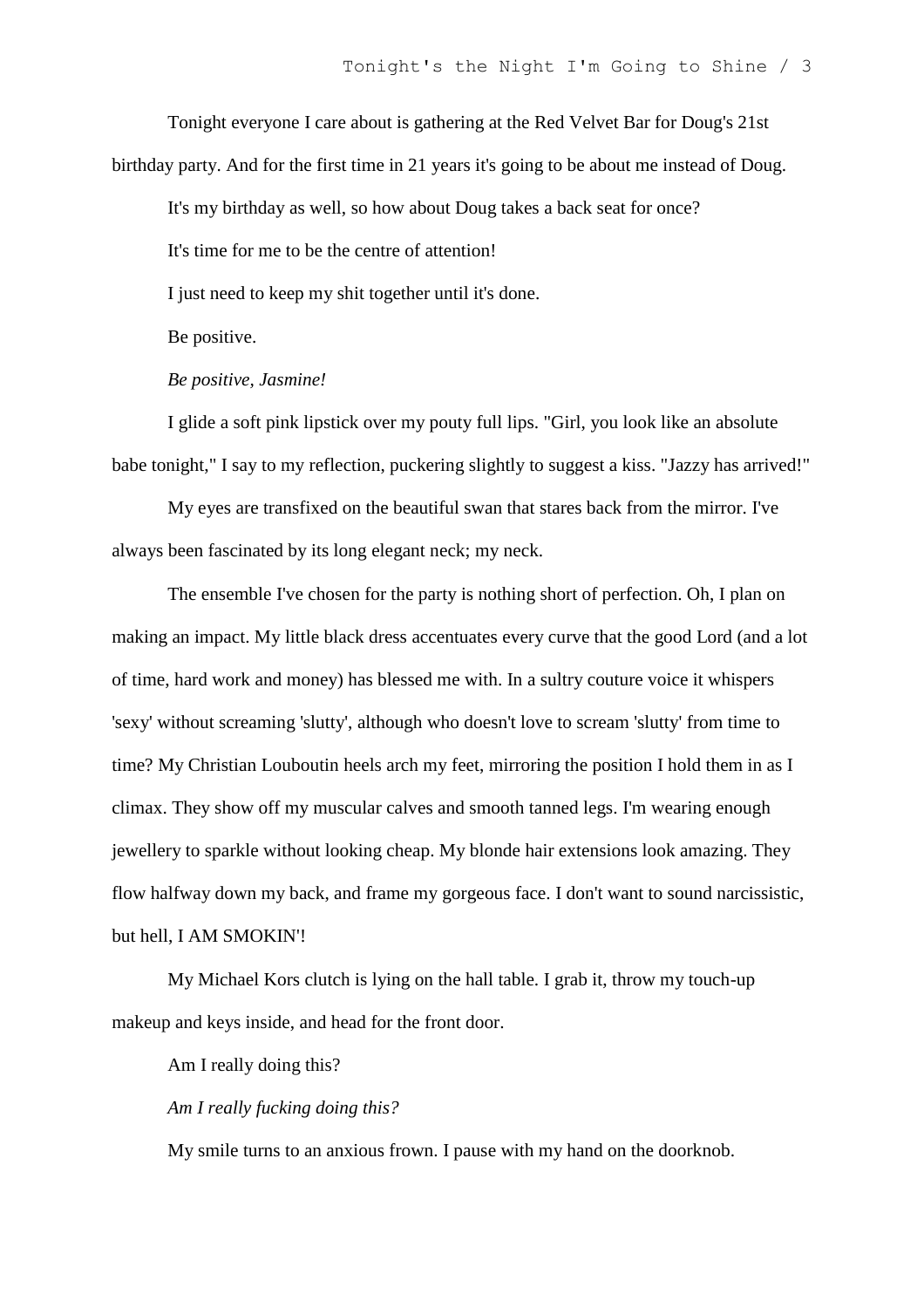NO, NO, NO! I will not let my anxiety ruin this for me. Tonight is too fucking important.

I feel the smile return to my face. This is going to be the greatest night of my life. I step outside of my apartment, and into the dark.

#

I booked a taxi for 8:00 pm, but it's not here yet.

8:10 pm, no taxi.

8:20 pm, *still* no taxi.

This is ridiculous. The bar is only a few blocks away. Yes, these heels will kill me, but I can't be late. Not tonight.

Walking down the dimly lit street I hold my clutch close to my chest; I'm a little nervous, and my hands are clammy. What little illumination the streetlights release escapes through the tall elms, casting shadows like a hundred hands trying to grab at me.

I hate walking in these shoes. The balls of my feet are beginning to burn, and my calves are already aching. Shoes like these are designed to look hot in, not walk in - and not at this ridiculous pace. Why do we do this to ourselves? To look hot!

As I approach the corner there's a catcall from the opposite side of the street. "Hey Baby-girl, where you goin' on a beautiful night like this?" someone asks from the heavy darkness. I can make out two faceless figures standing in front of a boarded-up abandoned store. I'm fairly sure they're both guys - and even more sure they're bad news.

"Yeah Honey, what you doin' tonight?" asks the second guy. "You wanna party some, Bae?"

Without responding, I walk faster, ignoring my aching feet.

My heart is beating out of my chest. Shit, shit, shit. I should have waited for the taxi.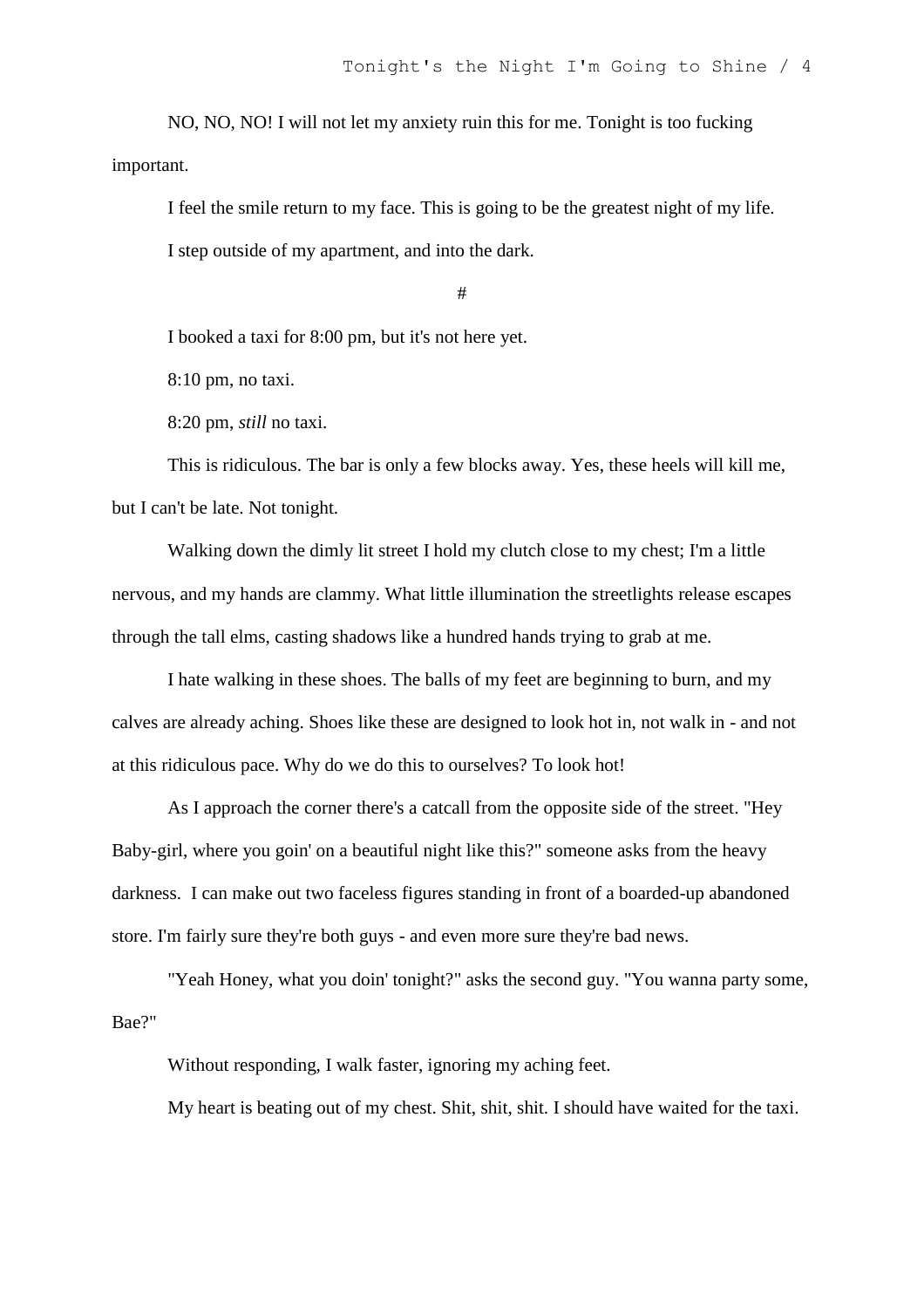Not tonight. Seriously, I have enough shit to deal with without these pair of dickheads as well."

*"*What's the hurry, Baby? Don't you want some fun tonight?"

Rounding the corner, I cross the road, putting as much distance between me and the two creeps as possible. This street is better lit. Small groups, mainly families, wander up and down, window shopping and looking for somewhere to have dinner.

"Baby, baby, wait up! We just wanna talk," they call, noticeable annoyance building in their voices.

Fucking hell, these douchebags just don't get it! For Christ's sake, why can't they just leave me alone?

I hear fast approaching footsteps behind me. Holding my breath, I look over my shoulder to see who it is; praying it's not them. Twenty, maybe thirty feet behind, I can make out the two figures, still faceless, hoodies pulled up.

"Slow down, Sugar. We just wanna say hi."

Footsteps quicken; mine and theirs.

Shit, shit!

A hand grabs my right shoulder; fingers digging in so hard I know I'll have five evenly spaced bruises.

"What the fuck is your problem, you stuck-up bitch? Me, and my boy here, just wanna talk to you."

He pulls at my shoulder, spinning me around.

I stare at them, frozen.

They're no longer faceless; and they're no longer strangers. They're two guys Doug went to high school with, and they've recognised me.